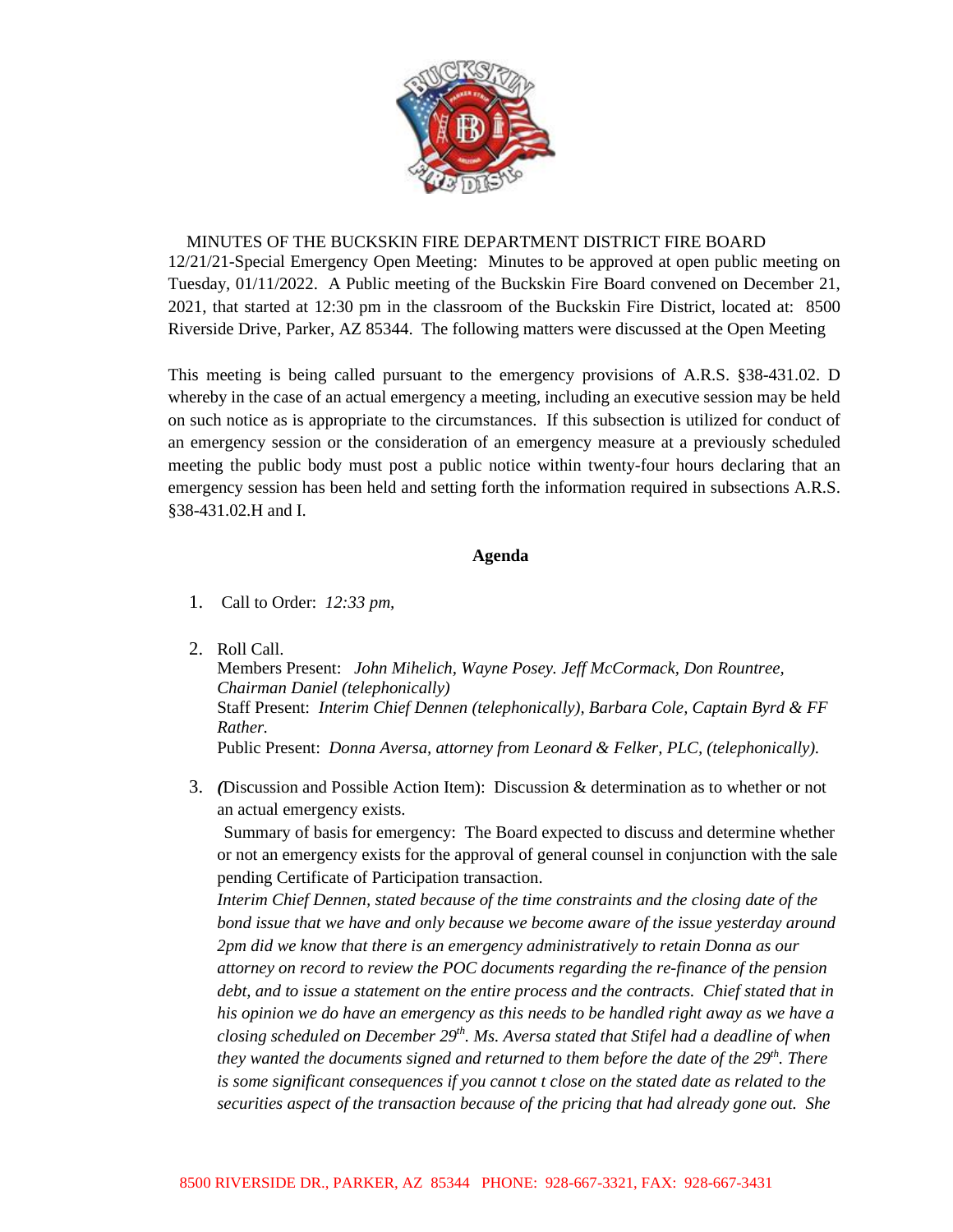

*states that the Chief was correct and there is a significant time crunch going on. Chief Dennen stipulated that the emergency is if we don't close on December 29<sup>th</sup>, we jeopardize our A rating with S & P and our interest rate that we received. Ms. Aversa stated that is some of the consequences at a minimum, and that she agreed with Chief Dennen regarding the emergency of this meeting. Chief Dennen state that if the Board would call on a vote for the reason for the emergency meeting. Wayne Posey made a motion to move that the Board declare an actual emergency exists and that under the current circumstances that are related to the complying with the requirements of the underwriter for issuance of the Certificates of Participation and complying with the closing requirements of a meeting of the Buckskin Fire District maybe held at this time under the authority of A.R.S. §38-431.02.D and I further move that within 24 hours of this meeting staff is directed to post that an emergency board meeting has been held and setting forth the specific matters discussed and considered at this meeting, along with a second from John Mihelich. There were no comments or questions prior to voting.*

*Ayes: Daniel, Rountree, Posey, Mihelich & McCormack Nays: Absent: Abstain: Chairman Daniel: Motion passed by a unanimous vote on agenda item #3.* 

4. (Discussion and Possible Action Item): Discussion and Possible action regarding approval of fee for agreement with Donna Aversa, Leonard & Felker Law Firm, to serve as the district's general counsel.

*Interim Chief Dennen stated that Ms. Aversa's fee schedule was included int the Board package and is outlined what her services are and the expectations of, not only to her for the District but from the District and the payment to her would be approximately \$5,500. A motion was made by Wayne Posey to approve Donna Aversa, with Leonard & Felker Law Firm to serve as the district's legal counsel based off the fee agreement that was provided in the Board package. Along with a second from Don Rountree. There were no comments or questions prior to voting.*

*Ayes: Daniel, Rountree, Posey, Mihelich & McCormack Nays: Absent:*

*Abstain:*

*Chairman Daniel: Motion passed by a unanimous vote on agenda item #4.*